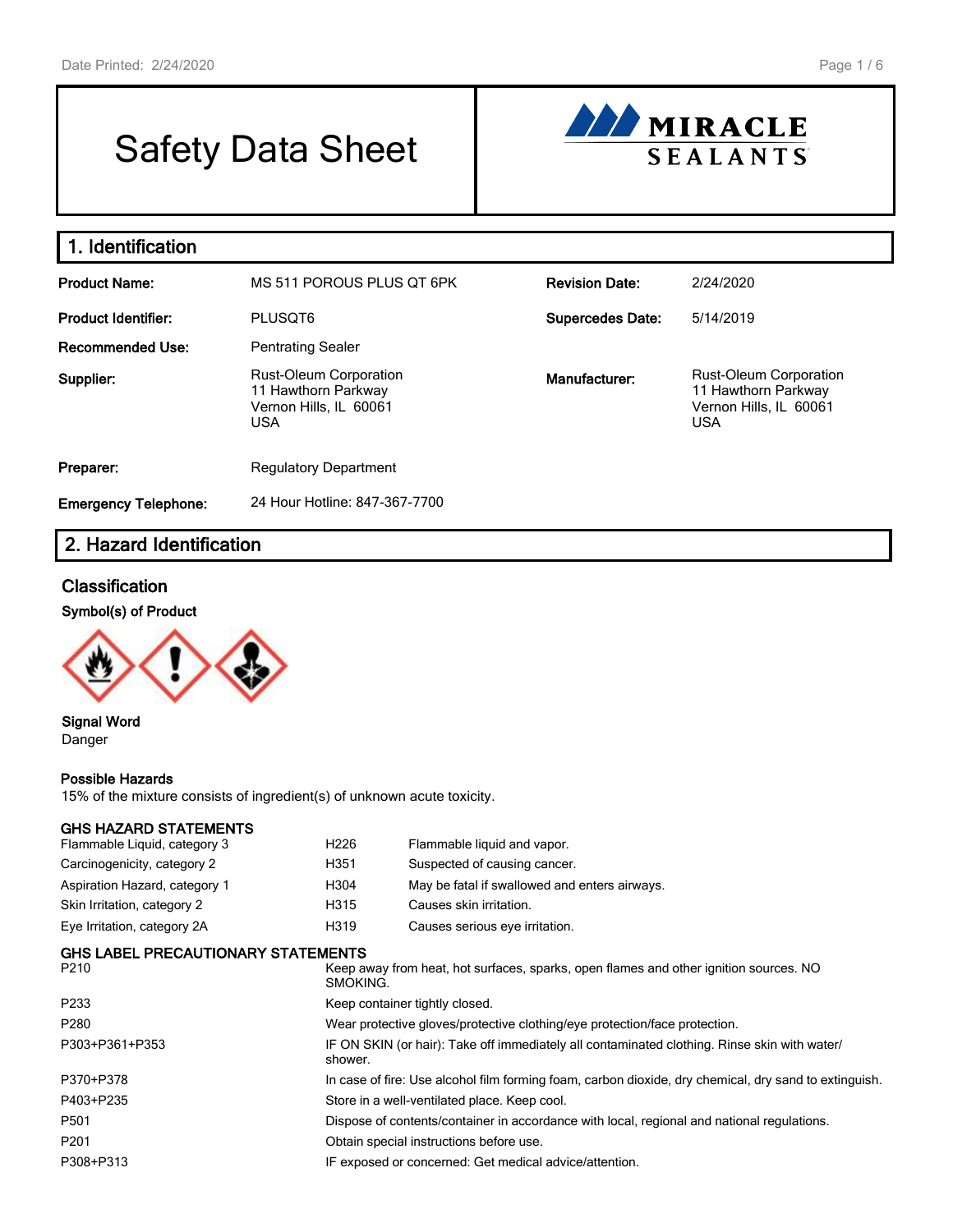Date Printed: 2/24/2020

| P405                                    | Store locked up.                                                                                                                    |
|-----------------------------------------|-------------------------------------------------------------------------------------------------------------------------------------|
| P301+P310                               | IF SWALLOWED: Immediately call a POISON CENTER or doctor/physician.                                                                 |
| P331                                    | Do NOT induce vomiting.                                                                                                             |
| P <sub>264</sub>                        | Wash hands thoroughly after handling.                                                                                               |
| P302+P352                               | IF ON SKIN: Wash with plenty of soap and water.                                                                                     |
| P321                                    | For specific treatment see label.                                                                                                   |
| P332+P313                               | If skin irritation occurs: Get medical advice/attention.                                                                            |
| P362+P364                               | Take off contaminated clothing and wash it before reuse.                                                                            |
| P305+P351+P338                          | IF IN EYES: Rinse cautiously with water for several minutes. Remove contact lenses, if present<br>and easy to do. Continue rinsing. |
| P337+P313                               | If eye irritation persists: Get medical advice/attention.                                                                           |
| <b>GHS SDS PRECAUTIONARY STATEMENTS</b> |                                                                                                                                     |
| P240                                    | Ground/bond container and receiving equipment.                                                                                      |
| P <sub>241</sub>                        | Use explosion-proof electrical/ventilating/lighting/equipment.                                                                      |
| P <sub>242</sub>                        | Use only non-sparking tools.                                                                                                        |
| P243                                    | Take precautionary measures against static discharge.                                                                               |

## 3. Composition / Information On Ingredients

#### HAZARDOUS SUBSTANCES

| <b>Chemical Name</b>                       | CAS-No.        | <b>Wt.%</b><br>Range | <b>GHS Symbols</b>    | <b>GHS Statements</b>         |
|--------------------------------------------|----------------|----------------------|-----------------------|-------------------------------|
| <b>Hydrotreated Light Distillate</b>       | 64742-47-8     | 50-75                | GHS08                 | H <sub>304</sub>              |
| Naphtha, Hydrotreated Heavy                | 64742-48-9     | $10 - 25$            | GHS08                 | H <sub>304</sub>              |
| n-Butyl Acetate                            | 123-86-4       | $2.5 - 10$           | GHS02-GHS07           | H <sub>226</sub> -336         |
| 3-Aminopropyltriethoxysilane               | 919-30-2       | $1.0 - 2.5$          | GHS05-GHS06           | H302-314-331                  |
| Xylenes (o-, m-, p- Isomers)               | 1330-20-7      | $1.0 - 2.5$          | GHS02-GHS07           | H <sub>226</sub> -315-319-332 |
| Ethylbenzene                               | $100 - 41 - 4$ | $0.1 - 1.0$          | GHS02-GHS07-<br>GHS08 | H225-304-332-351-373          |
| Stannane, dioctylbis [(1-oxododecyl) oxyl- | 3648-18-8      | < 0.1                | Not Available         | Not Available                 |

## 4. First-Aid Measures

FIRST AID - EYE CONTACT: Immediately flush eyes with plenty of water for at least 15 minutes holding eyelids open. Get medical attention. Do NOT allow rubbing of eyes or keeping eyes closed.

FIRST AID - SKIN CONTACT: Wash skin with soap and water. Remove contaminated clothing. Get medical attention if irritation develops or persists.

FIRST AID - INHALATION: Remove to fresh air. If not breathing, give artificial respiration. If breathing is difficult, give oxygen. Get immediate medical attention. Do NOT use mouth-to-mouth resuscitation. If you experience difficulty in breathing, leave the area to obtain fresh air. If continued difficulty is experienced, get medical assistance immediately.

FIRST AID - INGESTION: If swallowed, get medical attention.

## 5. Fire-Fighting Measures

EXTINGUISHING MEDIA: Alcohol Film Forming Foam, Carbon Dioxide, Dry Chemical, Dry Sand, Water Fog

UNUSUAL FIRE AND EXPLOSION HAZARDS: No unusual fire or explosion hazards noted. Closed containers may explode when exposed to extreme heat due to buildup of steam. Keep containers tightly closed. Combustible liquid and vapor.

SPECIAL FIREFIGHTING PROCEDURES: Evacuate area and fight fire from a safe distance. Use water spray to keep fire-exposed containers cool. Containers may explode when heated.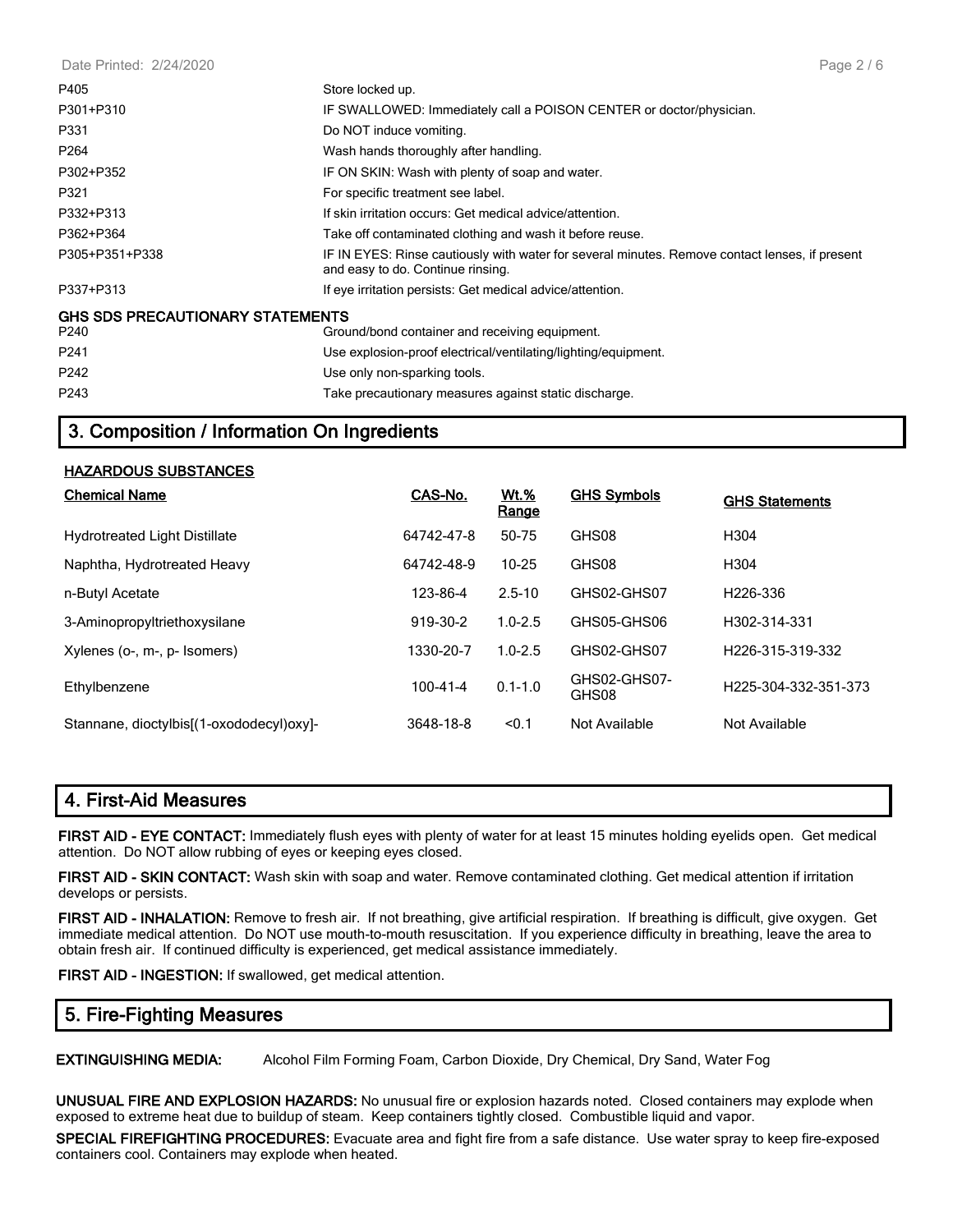#### Special Fire and Explosion Hazard (Combustible Dust): No Information

## 6. Accidental Release Measures

STEPS TO BE TAKEN IF MATERIAL IS RELEASED OR SPILLED: Dispose of according to local, state (provincial) and federal regulations. Do not incinerate closed containers. Remove all sources of ignition, ventilate area and remove with inert absorbent and non-sparking tools.

## 7. Handling and Storage

HANDLING: Wash thoroughly after handling. Wash hands before eating. Remove contaminated clothing and launder before reuse. Use only with adequate ventilation. Follow all SDS and label precautions even after container is emptied because it may retain product residues. Avoid breathing fumes, vapors, or mist. Avoid contact with eyes, skin and clothing.

STORAGE: Store in a dry, well ventilated place. Keep container tightly closed when not in use. Keep containers tightly closed. Isolate from heat, electrical equipment, sparks and open flame. Avoid excess heat.

Advice on Safe Handling of Combustible Dust: No Information

| 8. Exposure Controls / Personal Protection   |            |                              |                          |                                  |                     |                                    |  |  |
|----------------------------------------------|------------|------------------------------|--------------------------|----------------------------------|---------------------|------------------------------------|--|--|
| <b>Chemical Name</b>                         | CAS-No.    | Weight %<br><b>Less Than</b> | <b>ACGIH TLV-</b><br>TWA | <b>ACGIH TLV-</b><br><b>STEL</b> | <b>OSHA PEL-TWA</b> | <b>OSHA PEL-</b><br><b>CEILING</b> |  |  |
| <b>Hydrotreated Light Distillate</b>         | 64742-47-8 | 75.0                         | N.E.                     | N.E.                             | N.E.                | N.E.                               |  |  |
| Naphtha, Hydrotreated Heavy                  | 64742-48-9 | 15.0                         | N.E.                     | N.E.                             | N.E.                | N.E.                               |  |  |
| n-Butyl Acetate                              | 123-86-4   | 5.0                          | 50 ppm                   | 150 ppm                          | $150$ ppm           | N.E.                               |  |  |
| 3-Aminopropyltriethoxysilane                 | 919-30-2   | 5.0                          | N.E.                     | N.E.                             | N.E.                | N.E.                               |  |  |
| Xylenes (o-, m-, p- Isomers)                 | 1330-20-7  | 5.0                          | $100$ ppm                | $150$ ppm                        | $100$ ppm           | N.E.                               |  |  |
| Ethylbenzene                                 | 100-41-4   | 1.0                          | 20 ppm                   | N.E.                             | $100$ ppm           | N.E.                               |  |  |
| Stannane, dioctylbis[(1-<br>oxododecyl)oxyl- | 3648-18-8  | 0.1                          | $0.1 \text{ mg/m}$       | $0.2 \text{ mg/m}$               | $0.1 \text{ mg/m}$  | N.E.                               |  |  |

#### PERSONAL PROTECTION

ENGINEERING CONTROLS: Use process enclosures, local exhaust ventilation, or other engineering controls to control airborne levels below recommended exposure limits. Prevent build-up of vapors by opening all doors and windows to achieve crossventilation.

RESPIRATORY PROTECTION: A respiratory protection program that meets OSHA 1910.134 and ANSI Z88.2 requirements must be followed whenever workplace conditions warrant a respirator's use.

SKIN PROTECTION: Use gloves to prevent prolonged skin contact. Nitrile or Neoprene gloves may afford adequate skin protection.

EYE PROTECTION: Use safety eyewear designed to protect against splash of liquids.

OTHER PROTECTIVE EQUIPMENT: Refer to safety supervisor or industrial hygienist for further guidance regarding types of personal protective equipment and their applications.

HYGIENIC PRACTICES: Wash thoroughly with soap and water before eating, drinking or smoking. Remove contaminated clothing immediately and launder before reuse.

Engineering Measures for Combustible Dust: No Information

## 9. Physical and Chemical Properties

| Appearance:                 | Liauid                     | <b>Physical State:</b>            | Liguid       |
|-----------------------------|----------------------------|-----------------------------------|--------------|
| Odor:                       | Solvent Like               | <b>Odor Threshold:</b>            | N.E.         |
| <b>Specific Gravity:</b>    | 0.815                      | pH:                               | N.A.         |
| Freeze Point, °C:           | N.D.                       | Viscosity:                        | N.D.         |
| <b>Solubility in Water:</b> | Slight                     | Partition Coefficient, n-octanol/ |              |
| Decompostion Temp., °C:     | N.D.                       | water:                            | N.D.         |
| Boiling Range, °C:          | 128 - 537                  | <b>Explosive Limits, vol%:</b>    | $0.7 - 17.5$ |
| <b>Flammability:</b>        | <b>Supports Combustion</b> | Flash Point, °C:                  | 44           |
| <b>Evaporation Rate:</b>    | Slower than Ether          | Auto-ignition Temp., °C:          | N.D.         |
| <b>Vapor Density:</b>       | Heavier than Air           | Vapor Pressure:                   | N.D.         |

(See "Other information" Section for abbreviation legend)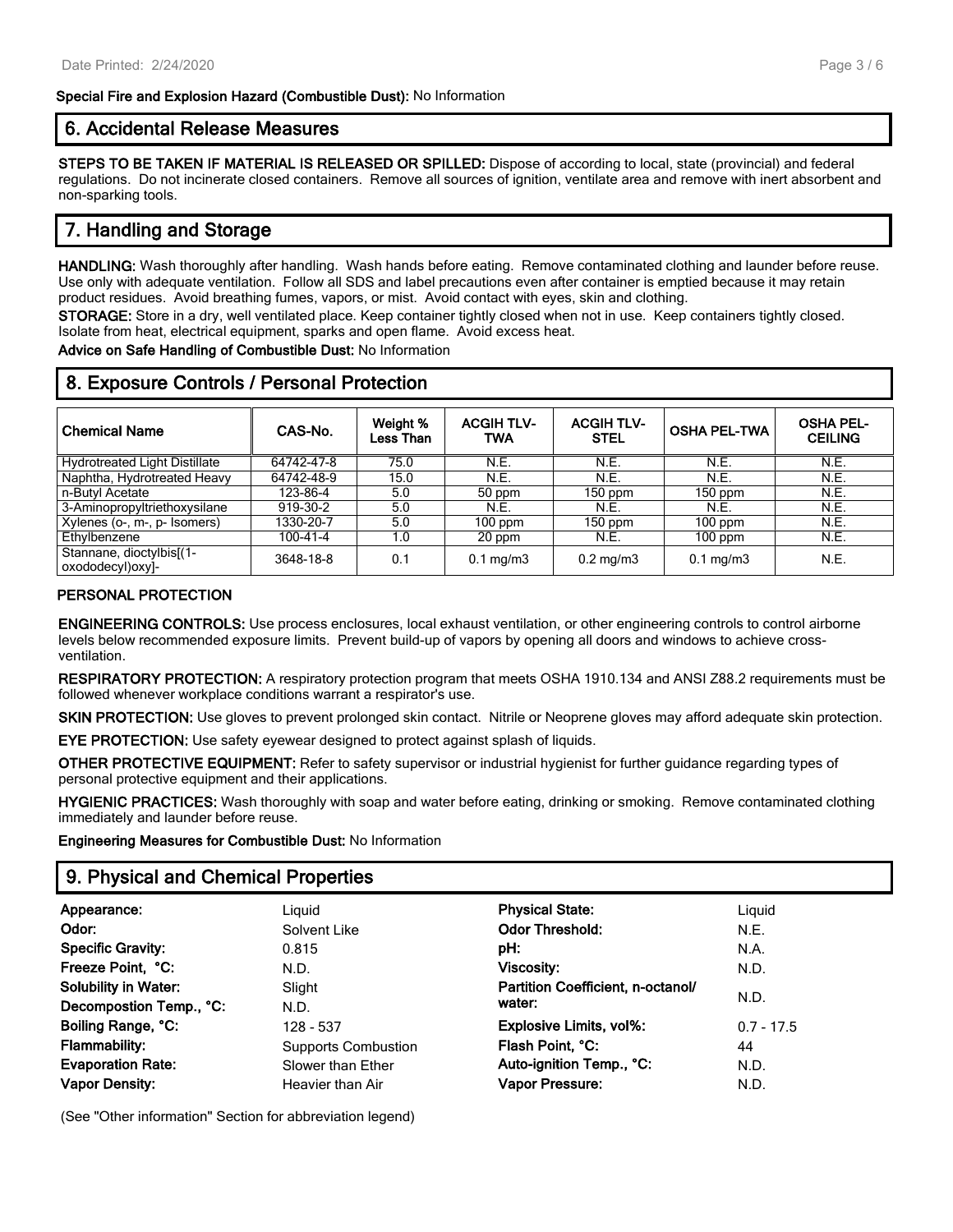## 10. Stability and Reactivity

#### CONDITIONS TO AVOID: No Information

INCOMPATIBILITY: Incompatible with strong oxidizing agents, strong acids and strong alkalies.

HAZARDOUS DECOMPOSITION: When heated to decomposition, it emits acrid smoke and irritating fumes. Contains solvents which may form carbon monoxide, carbon dioxide, and formaldehyde.

HAZARDOUS POLYMERIZATION: Will not occur under normal conditions.

STABILITY: This product is stable under normal storage conditions.

## 11. Toxicological Information

EFFECTS OF OVEREXPOSURE - EYE CONTACT: Substance causes moderate eye irritation.

EFFECTS OF OVEREXPOSURE - SKIN CONTACT: Substance may cause slight skin irritation.

EFFECTS OF OVEREXPOSURE - INHALATION: High gas, vapor, mist or dust concentrations may be harmful if inhaled. Avoid breathing fumes, spray, vapors, or mist. High vapor concentrations are irritating to the eyes, nose, throat and lungs. Prolonged or excessive inhalation may cause respiratory tract irritation.

EFFECTS OF OVEREXPOSURE - INGESTION: Irritating to the nose, throat and respiratory tract. Harmful if swallowed.

EFFECTS OF OVEREXPOSURE - CHRONIC HAZARDS: IARC lists Ethylbenzene as a possible human carcinogen (group 2B). Overexposure to xylene in laboratory animals has been associated with liver abnormalities, kidney, lung, spleen, eye and blood damage as well as reproductive disorders. Effects in humans, due to chronic overexposure, have included liver, cardiac abnormalities and nervous system damage. Reports have associated repeated and prolonged occupational overexposure to solvents with permanent brain and nervous system damage.

PRIMARY ROUTE(S) OF ENTRY: Eye Contact, Ingestion, Inhalation, Skin Absorption, Skin Contact

#### ACUTE TOXICITY VALUES

#### The acute effects of this product have not been tested. Data on individual components are tabulated below:

| CAS-No.    | <b>Chemical Name</b>                     | Oral LD50       | Dermal LD50         | Vapor LC50      |
|------------|------------------------------------------|-----------------|---------------------|-----------------|
| 64742-47-8 | <b>Hydrotreated Light Distillate</b>     | >5000 mg/kg Rat | >2000 mg/kg Rabbit  | >5000 mg/L Rat  |
| 64742-48-9 | Naphtha, Hydrotreated Heavy              | >6000 mg/kg Rat | >3160 mg/kg Rabbit  | N.E.            |
| 123-86-4   | n-Butyl Acetate                          | 10768 mg/kg Rat | >17600 mg/kg Rabbit | $>$ 21 mg/L Rat |
| 919-30-2   | 3-Aminopropyltriethoxysilane             | 1780 mg/kg Rat  | 4290 mg/kg Rabbit   | >7.35 mg/L Rat  |
| 1330-20-7  | Xylenes (o-, m-, p- Isomers)             | 3500 mg/kg Rat  | >4350 mg/kg Rabbit  | 29.08 mg/L Rat  |
| 100-41-4   | Ethylbenzene                             | 3500 mg/kg Rat  | 15400 mg/kg Rabbit  | 17.4 mg/L Rat   |
| 3648-18-8  | Stannane, dioctylbis[(1-oxododecyl)oxyl- | 6450 mg/kg Rat  | N.E.                | N.E.            |

N.E. - Not Established

## 12. Ecological Information

ECOLOGICAL INFORMATION: Product is a mixture of listed components.

## 13. Disposal Information

DISPOSAL INFORMATION: Do not incinerate closed containers. Dispose of material in accordance to local, state, and federal regulations and ordinances.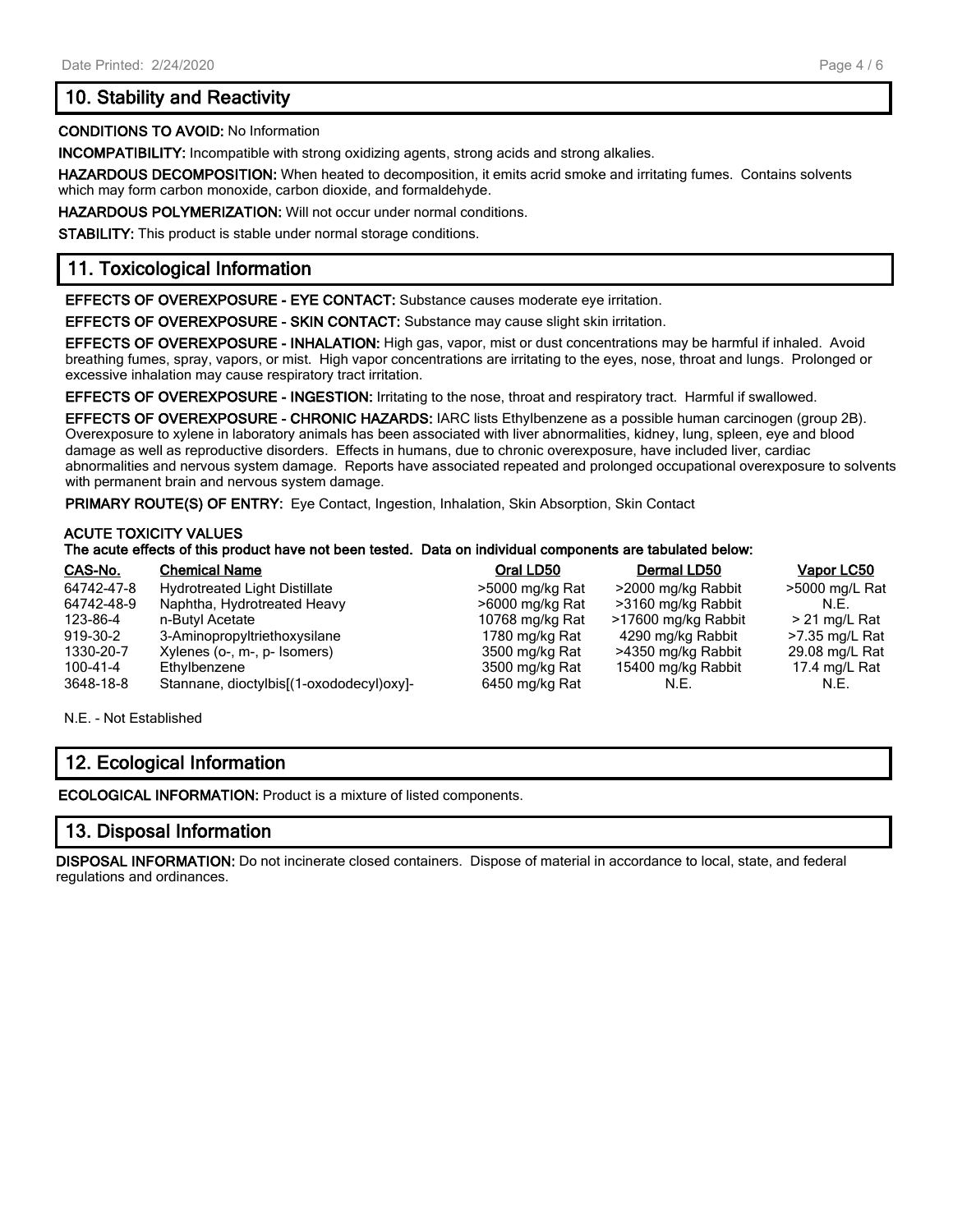## 14. Transport Information

|                              | Domestic (USDOT) | International (IMDG) | Air (IATA) | <b>TDG</b> (Canada) |
|------------------------------|------------------|----------------------|------------|---------------------|
| <b>UN Number:</b>            | N.A.             | 1263                 | 1263       | N.A.                |
| <b>Proper Shipping Name:</b> | Not Regulated    | Paint                | Paint      | Not Regulated       |
| <b>Hazard Class:</b>         | N.A.             | 3                    | 3          | N.A.                |
| Packing Group:               | N.A.             | Ш                    | Ш          | N.A.                |
| <b>Limited Quantity:</b>     | No               | Yes                  | Yes        | No                  |

## 15. Regulatory Information

#### U.S. Federal Regulations:

#### CERCLA - SARA Hazard Category

This product has been reviewed according to the EPA 'Hazard Categories' promulgated under Sections 311 and 312 of the Superfund Amendment and Reauthorization Act of 1986 (SARA Title III) and is considered, under applicable definitions, to meet the following categories:

Flammable (gases, aerosols, liquids, or solids), Carcinogenicity, Skin Corrosion or Irritation, Serious eye damage or eye irritation, Aspiration Hazard

#### Sara Section 313:

This product contains the following substances subject to the reporting requirements of Section 313 of Title III of the Superfund Amendment and Reauthorization Act of 1986 and 40 CFR part 372:

| Xylenes (o-, m-, p- Isomers) | 1330-20- |
|------------------------------|----------|
| Ethylbenzene                 | 100-41-4 |

#### Toxic Substances Control Act:

This product contains the following chemical substances subject to the reporting requirements of TSCA 12(b) if exported from the United States:

CAS-No. 1330-20-7<br>100-41-4

No TSCA 12(b) components exist in this product.

## U.S. State Regulations:

#### California Proposition 65:

WARNING: Cancer and Reproductive Harm - www.P65Warnings.ca.gov.